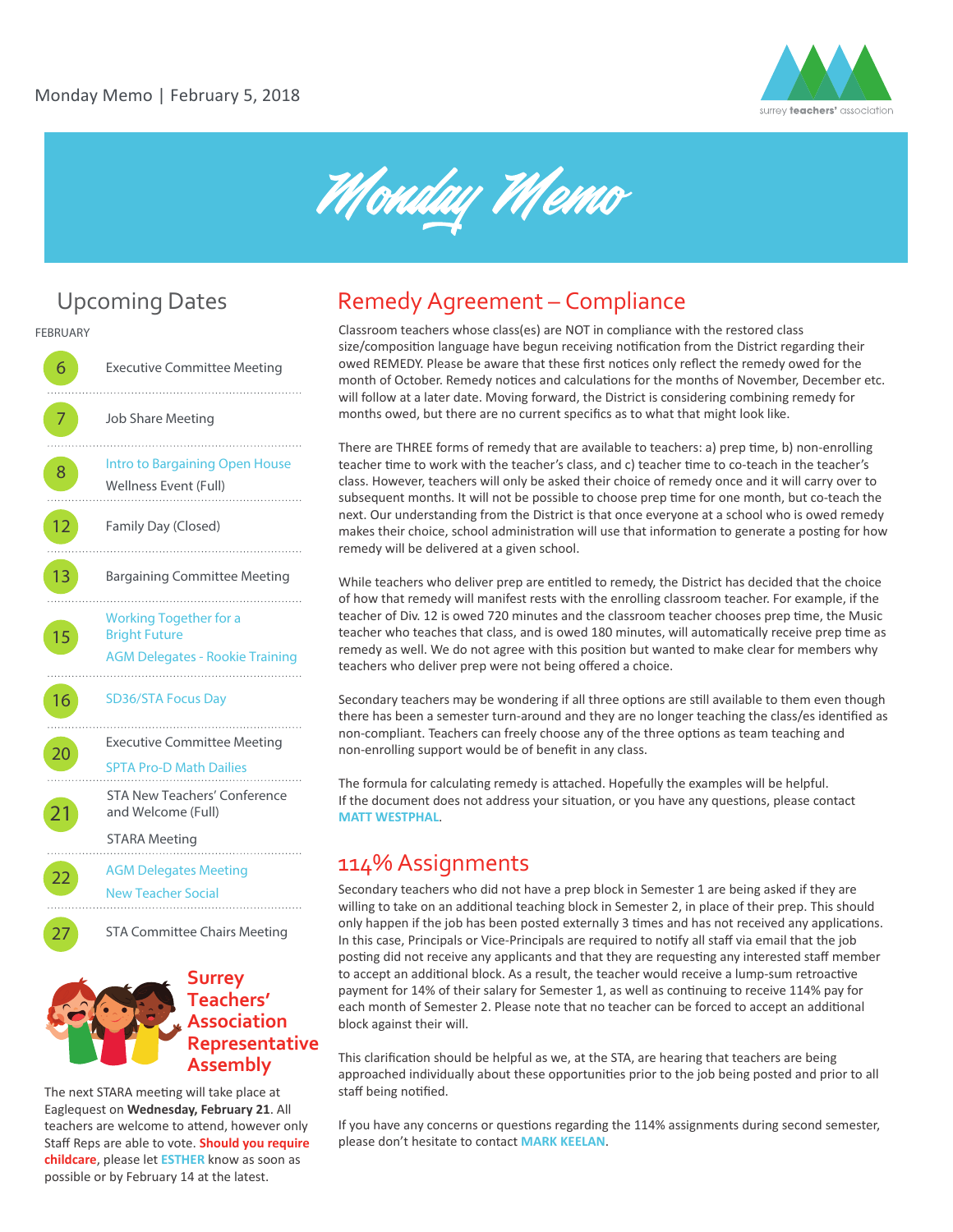#### Intro to Bargaining Open House

Colleagues! Are you curious about bargaining?

This session will provide information to help teachers understand bargaining, and how to ensure your voices are a part of the consultation and decision making that sets our bargaining objectives.

Thanks to those who already have RSVP'd. We can confirm the event will be held at **Eaglequest on February 8 from 4:00 pm to 6:00 pm**!

Stay tuned for the Bargaining Survey that will be sent to members after Spring Break. Be sure to fill it out so your concerns are included!

Click here to RSVP: https://introtobargaining.eventbrite.ca

#### This Wednesday! Job-Share Meeting!



Join your colleagues on **Wednesday, February 7 at Eaglequest from 4:00 pm to 6:00 pm** to connect with potential job-share partners and learn about your rights when it comes to job sharing. The STA will facilitate this information session and answer any questions you may have. In addition to taking you through the application process, you will learn about possible denials and what options you have available to you. Bring your questions! Snacks and beverages will be provided. Babies welcome!

#### New Teacher Social

Surrey School District, alongside the STA and Mentor Thirty Six are co-hosting an event on **Thursday, February 22 at REC**. If you're in your first THREE years of teaching or a new to your role, you're invited to connect with fellow teachers and District Supports between 4:00pm to 7:00pm. Dinner will be provided if you **[REGISTER ONLINE](https://goo.gl/forms/vaGEP1MDycS8nqw02)** before February 17.

#### STA Website Improvements

Your website is officially UNDER-CONSTRUCTION! We are excited to share that we are working on redesigning our website, as per last year's Three-Year Capital Assets Plan. Not only will the update improve the look and feel of the STA website, but it will also address many of the functionality issues. Table Officers and Staff have been working to get a prototype off its feet. Understandably, this is a work in progress and the changes won't happen overnight. Our goal is to get a final product out to members in early April. We hope you are as excited as we are!

We are now at the stage where we need to get feedback from members before moving forward. At this week's Executive Committee meeting, we passed the following motion:

*THAT the EC strike an adhoc website steering committee to provide feedback to staff and table officers in the creation of our new website with up to 6 members, at least three of whom are members of the EC.*

If you think you would enjoy previewing our beta site and giving us feedback on the progress we've made and the current questions we have, then this may be the committee for you! You need not have any experience in website design, in fact, the technically challenged are welcome! Just your enthusiasm and interest in using our new website is all that's required.

Those interested should return their completed **[STA COMMITTEE CV](http://www.surreyteachers.org/documents/Forms/STA_CMT_CV_Form.pdf)** to the office by **Monday, February 13**. You can drop it off in-person or send it via **[EMAIL](mailto: sta@surreyteachers.org)** or by fax (604-594-5176).



### Focus Day: February 16

**There's s�ll �me to [REGISTER](https://surreyfocusday.ca/) for the plethora of incredible workshops being offered at North Surrey Secondary on February 16. Don't miss Ivan Coyote's "The Heart of the**  Learner" keynote presentation.



**February 28th, BC's Pink Shirt Day** is approaching. Did you know that it originated when two teens from Nova Scotia decided to support a student at school who became a target of homophobic bullying for wearing a pink shirt? You can share the original CBC story: **[h�p://www.cbc.ca/news/canada/bullied-student-�ckled-pink-by-sc](http://www.cbc.ca/news/canada/bullied-student-tickled-pink-by-schoolmates-t-shirt-campaign-1.682221) hoolmates-t-shirt-campaign-1.682221** 

# **BLACK** HIST@RY MONTH

February is Black History Month. This is an important time for teachers to focus on the contributions of Afro-Canadians and raise awareness of the historical injustices they have faced. Visit the **BCTF [ANTIRACISM ACTION GROUP'S BLACK HISTORY MONTH WEBPAGE](http://www.bctf.ca/SocialJustice.aspx?id=17660)** for information and resources. Also visit the **BC BLACK HISTORY [AWARENESS SOCIETIES' TEACHER RESOURCES PAGE](http://bcblackhistory.ca/index.php/learning-centre/teacher-resources)**. Consider perusing either of these resources and choose an activity you could incorporate into your classes next week.